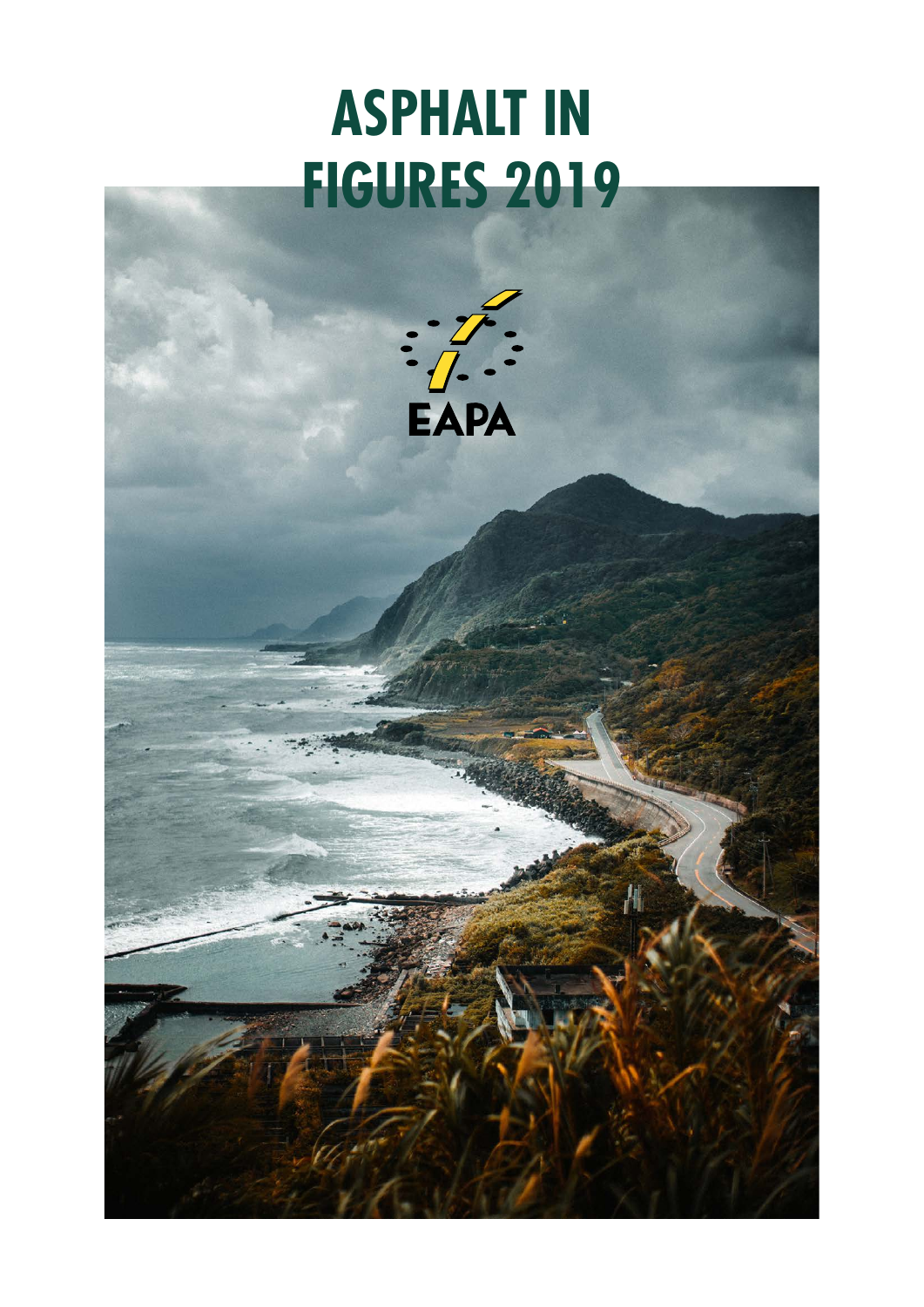#### **ASPHALT IN FIGURES 2019**



*EAPA is the European industry association which represents the manufacturers of bituminous mixtures, companies engaged in asphalt road construction and maintenance as well as the additive and equipment producers. It has the mission to ensure that the use of asphalt, as the optimum choice for the construction and maintenance of the vital European road infrastructure, is fully appreciated, promoted and implemented. Conscious of the importance of providing information to the public, EAPA is pleased to present to you the data of 'Asphalt in Figures' for the year 2019.* 

> *François Chaignon President EAPA*



**EUROPEAN ASPHALT PAVEMENT ASSOCIATION**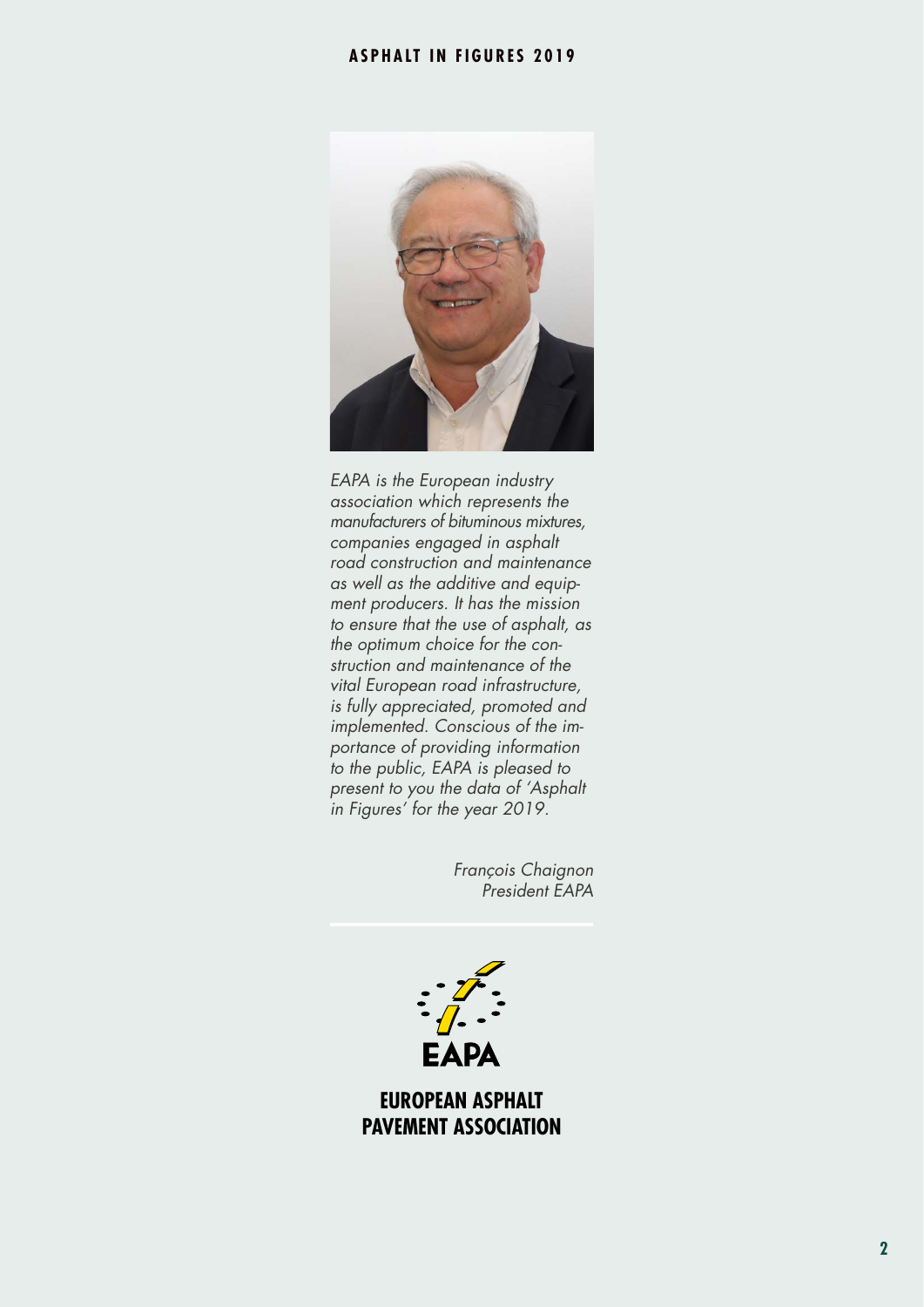#### KEY FIGURES OF THE EUROPEAN ASPHALT INDUSTRY IN 2019

This document provides an overview of the figures of the European asphalt sector until the year 2019. The data refers to production, types of asphalt, applications, binders, re-use/recycling rates, number of companies and production sites. These figures have been established e.g. with the assistance of the members of the European Asphalt Pavement Association, being at the moment the best available and most reliable data for the asphalt industry.

In some cases, data from some countries were not available, which was marked in the tables as "no data" and accounting zero for the calculation of total figures. In other cases, some countries did not provide the data of a certain year, but this could be estimated based on the historic series of data they did provide over the previous years. This is marked with "\*" next to the estimated value.

#### FIGURE 1. GRAPH OF TOTAL PRODUCTION

*T O T A L P R O D U C T I O N O F A S P H A L T I N E U - 2 8 A N D E U - 2 8 P L U S N O R W AY, SWITZERLAND AND TURKEY, FROM 2008 TO 2019* (in million tonnes)

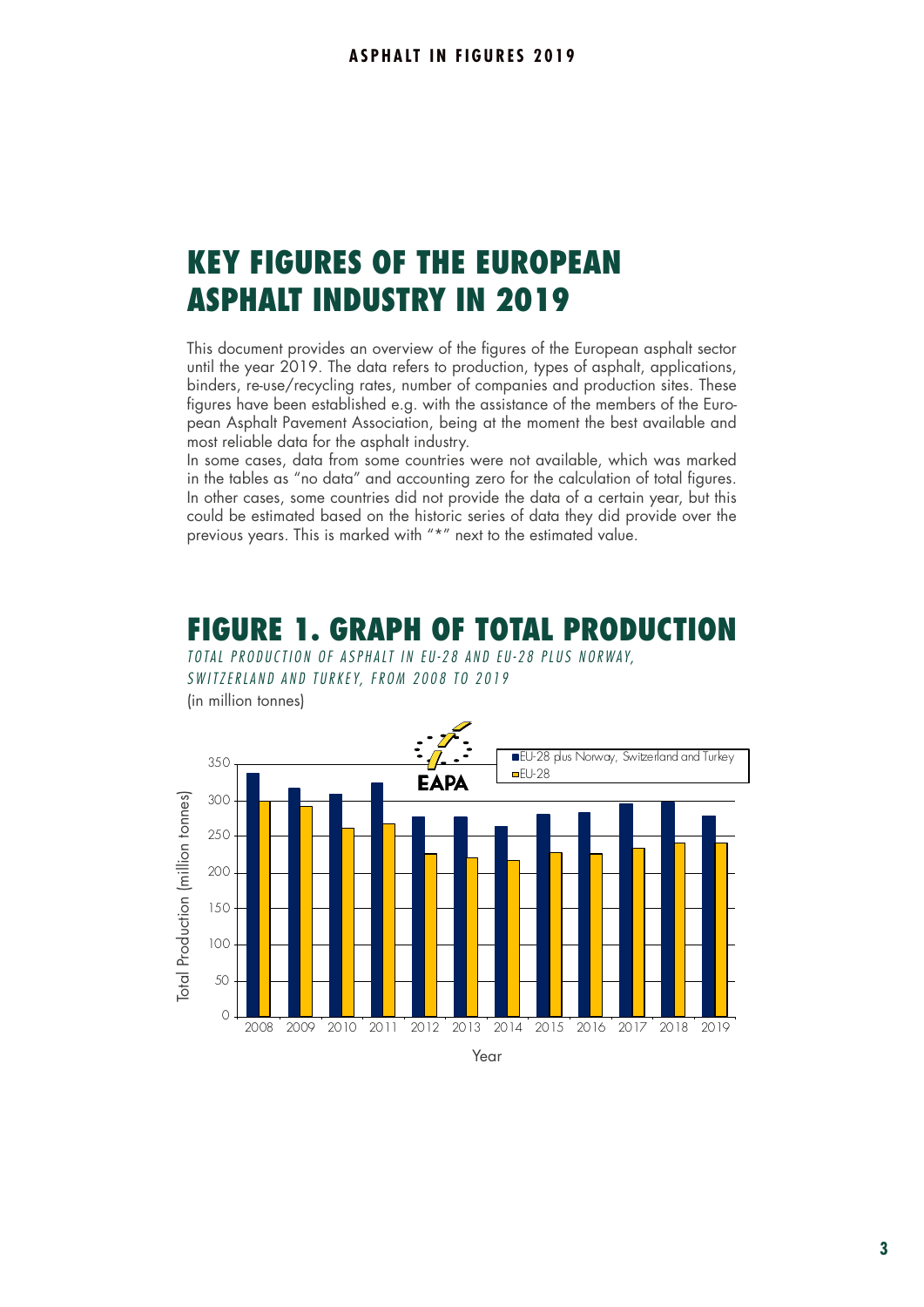## TABLE 1. TOTAL PRODUCTION

*T O T A L P R O D U C T I O N O F H O T A N D W A R M M I X A S P H A L T I N T H E P E R I O D 2 0 0 9 - 2 0 1 9*  (in million tonnes)

| Country               | 2009    | 2010    | 2011    | 2012    | 2013    | 2014    | 2015    | 2016             | 2017    | 2018    | 2019             |
|-----------------------|---------|---------|---------|---------|---------|---------|---------|------------------|---------|---------|------------------|
| Austria               | 9,0     | 8,2     | 8,0     | 7,2     | 7,0     | 7,2     | 7,2     | 7,4              | 7,4     | 7,5     | 7,5              |
| <b>Belgium</b>        | 4,7     | 4,8     | 5,9     | 5,6     | 5,3     | 5,2     | 5,0     | 5,1              | 5,6     | 5,8     | 5,2              |
| <b>Bulgaria</b>       | no data | no data | no data | no data | no data | no data | $2,0*$  | $2,0*$           | $2,0*$  | $2,0*$  | $2,0*$           |
| Croatia               | 3,2     | 2,7     | 2,6     | 2,5     | 2,8     | 2,3     | 2,2     | 2,2              | 2,2     | 2,5     | 2,6              |
| Cyprus                | no data | no data | no data | no data | no data | no data | no data | $0,2*$           | $0,2*$  | $0,2*$  | $0,2*$           |
| <b>Czech Republic</b> | 7,0     | 6,2     | 5,8     | 5,6     | 5,4     | 6,4     | 8,0     | 6,7              | 7,4     | 7,9     | 6,8              |
| <b>Denmark</b>        | 2,7     | 3,2     | 4,0     | 3,6     | 3,7     | 3,7     | 3,7     | 3,8              | 4,0     | 3,9     | 3,5              |
| Estonia               | 1,2     | 1,1     | 1,3     | 1,1     | 1,2     | 1,3     | 1,5     | 1,5              | 1,7     | 1,6     | 1,6              |
| <b>Finland</b>        | 5,2     | 4,9     | 5,0     | 4,5     | 4,5     | 4,7     | 5,4     | $\overline{5,9}$ | 6,4     | 6,1     | 5,5              |
| <b>France</b>         | 40,1    | 38,8    | 39,2    | 35,3    | 35,4    | 31,9    | 31,5    | 33,6             | 33,7    | 35,0    | 35,8             |
| <b>Germany</b>        | 55,0    | 45,0    | 50,0    | 41,0    | 41,0    | 39,0    | 39,0    | 41,0             | 42,0    | 41,0    | 40,0             |
| <b>Great Britain</b>  | 20,5    | 21,5    | 22,4    | 18,5    | 19,2    | 20,6    | 21,9    | 22,0             | 22,7    | 22,9    | $25,2^{\dagger}$ |
| Greece                | 8,7     | 5,2     | 2,3     | 1,6     | 2,7     | $2,7*$  | $2,5*$  | $2,3*$           | $2,3*$  | $2,3*$  | $2,3*$           |
| <b>Hungary</b>        | 1,6     | 3,4     | 2,3     | 2,5     | 2,7     | 3,8     | 3,9     | 2,8              | 2,6     | 4,7     | 5,0              |
| Iceland               | 0,3     | 0,2     | 0,2     | 0,2     | 0,2     | O, 3    | 0,3     | $0,3*$           | $0,3*$  | $0,3*$  | $0,3*$           |
| Ireland               | 3,3     | 2,3     | 1,8     | 1,9     | 1,8     | 1,8     | 1,9     | 1,9              | 2,0     | 1,9     | $\sqrt{2}$       |
| Italy                 | 34,9    | 29,0    | 28,0    | 23,2    | 22,3    | 22,3    | 23,1    | 23,1             | 23,7    | 26,0    | 30,1             |
| Latvia                | $0,6*$  | $0,6*$  | $0,6*$  | $0,6*$  | $0,6*$  | $0,6*$  | $0,6*$  | $0,6*$           | $0,6*$  | $0,6*$  | $0,6*$           |
| Lithuania             | 1,5     | 1,6     | 1,6     | 1,3     | $1,3*$  | $1,3*$  | 1,6     | 1,6              | $1,6*$  | $1,6*$  | $1,6*$           |
| Luxembourg            | 0,6     | 0,7     | 0,65    | 0,61    | 0,7     | $0.7*$  | 0,7     | $0.7*$           | 0,9     | $0,9*$  | $0,9*$           |
| Malta                 | no data | no data | no data | no data | no data | no data | no data | $0,1*$           | $0,1*$  | $0,1*$  | $0,1*$           |
| <b>Netherlands</b>    | 9,8     | 9,5     | 9,6     | 9,2     | 9,7     | 9,0     | 8,0     | 8,2              | 8,1     | 7,9     | 7,7              |
| Norway                | 6,5     | 5,9     | 6,7     | 6,3     | 6,4     | 7,0     | 6,9     | 7,2              | 7,8     | 7,5     | 7,7              |
| Poland                | 18,0    | 18,0    | 26,5    | 21,1    | 18,2    | 16,5    | 18,5    | $19,0*$          | $19,0*$ | $19,0*$ | $19,0*$          |
| Portugal              | $9,0*$  | 6,7     | 6,4     | $6,4*$  | $6,4*$  | $6,4*$  | $6,4*$  | $6,2*$           | $6,2*$  | $6,2*$  | 3,1              |
| Romania               | 3,6     | 3,2     | 3,6     | 3,2     | 4,1     | 4,5     | $4,5*$  | $4,5*$           | $4,5*$  | $4,5*$  | $1,7^{\ddagger}$ |
| Serbia                | no data | no data | no data | no data | no data | 1,3     | 1,3     | $1,3*$           | $1,3*$  | $1,3*$  | $1,3*$           |
| Slovakia              | 2,2     | 1,9     | 2,2     | 1,9     | 1,6     | 1,5     | 2,7     | 1,9              | 2,0     | 2,3     | 2,4              |
| Slovenia              | 2,3     | 1,8     | 1,3     | 1,1     | 1,2     | 1,4     | 1,6     | 1,6              | 1,8     | 2,0     | 1,9              |
| Spain                 | 39,0    | 34,4    | 29,3    | 19,5    | 13,2    | 14,5    | 16,4    | 13,1             | 15,2    | 16,0    | 18,8             |
| Sweden                | 8,1     | 7,9     | 8,1     | 7,7     | 7,6     | 8,5     | 8,2     | $8,2*$           | $8,2*$  | $8,2*$  | $8,2*$           |
| Switzerland           | 5,4     | 5,3     | 5,4     | 4,8     | 4,8     | 6,5     | $6,5*$  | $6,5*$           | $6,5*$  | $6,5*$  | 5,5              |
| <b>Turkey</b>         | 23,1    | 35,3    | 43,5    | 38,4    | 46,2    | 30,9    | 37,9    | 40,4             | 46,9    | 41,7    | 23,5             |
|                       |         |         |         |         |         |         |         |                  |         |         |                  |
| <b>EU-28</b>          | 291,6   | 262,6   | 268,5   | 226,7   | 219,7   | 217,7   | 228,1   | 226,8            | 233,9   | 240,5   | 241,4            |
| <b>Europe</b>         | 326,9   | 309,3   | 324,3   | 276,4   | 277,3   | 263,7   | 280,9   | 282,5            | 296,7   | 297,9   | 279,7            |
|                       |         |         |         |         |         |         |         |                  |         |         |                  |
| Ontario -<br>Canada   | $13,2*$ | 14,0    | 13,5    | 13,0    | no data | 13,8    | 14,2    | 13,3             | no data | no data | no data          |
| <b>USA</b>            | 324,0   | 326,0   | 332,0   | 326,9   | 318,1   | 319,0   | 331,0   | 340,0            | 344,0   | 353,0   | 382,0            |
| South Africa          | no data | no data | 5,7     | 5,7     | 5,5     | 5,4     | 4,8     | 4,8              | 4,1     | 4,2     | 4,1              |

*† The figures of Great Britain until 2018 refer only to Members of the Mineral Products Association. The value of 2019 is an extrapolation for the whole country. For MPA Members only, the value of 2019 is 22,7Mt"*

*‡ The figures of Romania refer only to the network of 16,000 km of national roads and 690 km of highways and do not contain data on regional and local roads*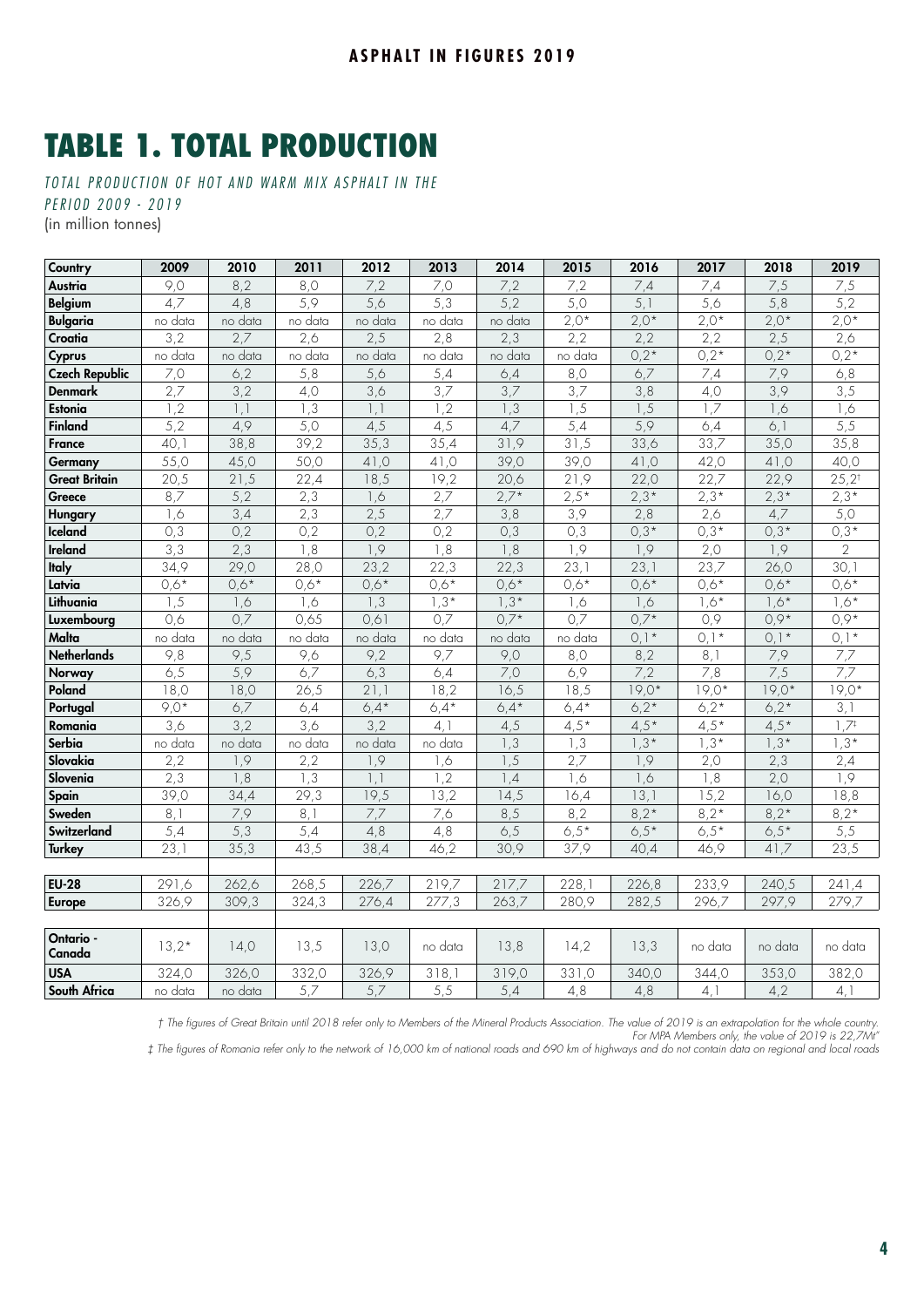#### TABLE 2. SURFACE, BINDER AND BASE COURSE

*A P P L I C A T I O N I N S U R F A C E - , B I N D E R - , A N D B A S E C O U R S E S O F T O T A L A N N U A L H O T AND WARM MIX PRODUCTION IN 2019* (in %)

| Country               | Surface course | <b>Binder course</b> | <b>Base course</b> |
|-----------------------|----------------|----------------------|--------------------|
| Austria               | 55             | 20                   | 25                 |
| <b>Belgium</b>        | 52             | 48                   | $\bigcirc$         |
| Croatia               | 64             | $\overline{4}$       | 32                 |
| <b>Czech Republic</b> | 54             | 25                   | 21                 |
| <b>Denmark</b>        | 51             | 7                    | 42                 |
| <b>Estonia</b>        | 60             | $\overline{4}$       | 36                 |
| <b>Finland</b>        | 87             | 0                    | 13                 |
| <b>Germany</b>        | 32             | 20                   | 48                 |
| <b>Hungary</b>        | 60             | 34                   | 6                  |
| <b>Italy</b>          | 55             | 30                   | 15                 |
| Norway                | 80             | 10                   | 10                 |
| Portugal              | 63             | 27                   | 10                 |
| Romania               | 73             | 4                    | 13                 |
| Slovakia              | 66             | 18                   | 16                 |
| Slovenia              | 51             | 10                   | 39                 |
| Spain                 | 69             | 20                   | 11                 |
| Switzerland           | 25             | 30                   | 45                 |
| <b>Turkey</b>         | 44             | 30                   | 26                 |

#### TABLE 3A. SURFACE COURSES

*USE OF DIFFERENT TYPES OF ASPHALT MIXES IN SURFACE COURSES* (in %)

| Country               | Asphalt<br>concrete<br>EN 13108-1 | Asphalt<br>concrete for<br>very thin<br>layers<br>EN13108-2 | Soft Asphalt<br>EN 13108-3 | <b>Hot Rolled</b><br>Asphalt<br>EN 13108-4 | <b>Stone Mastic</b><br>Asphalt<br>EN 13108-5 | <b>Mastic Asphalt</b><br>EN 13108-6 | <b>Porous</b><br>Asphalt<br>EN 13108-7 |
|-----------------------|-----------------------------------|-------------------------------------------------------------|----------------------------|--------------------------------------------|----------------------------------------------|-------------------------------------|----------------------------------------|
| Austria               | 90,0                              | $\overline{a}$                                              | ٠                          |                                            | 9,0                                          | 1,0                                 | ٠                                      |
| <b>Belgium</b>        | 73,6                              | 0,6                                                         | $\overline{\phantom{a}}$   |                                            | 23,8                                         | 0,7                                 | 1,3                                    |
| Croatia               | 94,2                              | 0,9                                                         | $\overline{\phantom{a}}$   | $\overline{a}$                             | 4,9                                          |                                     | ٠                                      |
| <b>Czech Republic</b> | 83,3                              | 0,4                                                         | $\overline{\phantom{a}}$   |                                            | 14,8                                         | 1,3                                 | 0,2                                    |
| <b>Denmark</b>        | 70,3                              | $\overline{\phantom{a}}$                                    | $\sim$                     |                                            | 29,3                                         |                                     | 0,4                                    |
| Estonia               | 96,7                              | $\overline{a}$                                              | $\sim$                     |                                            | 3,0                                          |                                     | O, 3                                   |
| Finland               | 83,4                              | $\overline{\phantom{a}}$                                    | 4,4                        | $\overline{\phantom{a}}$                   | 11,7                                         | 0,5                                 | $\overline{\phantom{a}}$               |
| <b>France</b>         | ٠                                 |                                                             | ٠                          |                                            | ÷,                                           | 0,4                                 | $\sim$                                 |
| <b>Germany</b>        | 59,4                              | $\overline{a}$                                              | ٠                          |                                            | 28,1                                         | 6,3                                 | 6,3                                    |
| <b>Hungary</b>        | 89,0                              |                                                             | $\overline{\phantom{a}}$   |                                            | 9,0                                          | 0, 1                                | 1,0                                    |
| Portugal              | 92,1                              | $\overline{\phantom{a}}$                                    | ٠                          | $\overline{a}$                             | 6,3                                          |                                     | 1,6                                    |
| Romania               | 62,3                              |                                                             | ٠                          |                                            | 37,7                                         |                                     | $\overline{\phantom{a}}$               |
| Slovakia              | 92,0                              | $\overline{\phantom{a}}$                                    | ٠                          | $\overline{\phantom{a}}$                   | 7,0                                          | 1,0                                 | O, O                                   |
| Slovenia              | 87,0                              | $\overline{\phantom{a}}$                                    | ٠                          |                                            | 11,5                                         |                                     | 1,5                                    |
| Spain                 | 81,2                              | 13,1                                                        | $\overline{\phantom{a}}$   |                                            | 4,7                                          | $\overline{\phantom{a}}$            | 1,0                                    |
| <b>Turkey</b>         | 97,7                              |                                                             | $\overline{a}$             |                                            | 2,3                                          |                                     | $\overline{\phantom{a}}$               |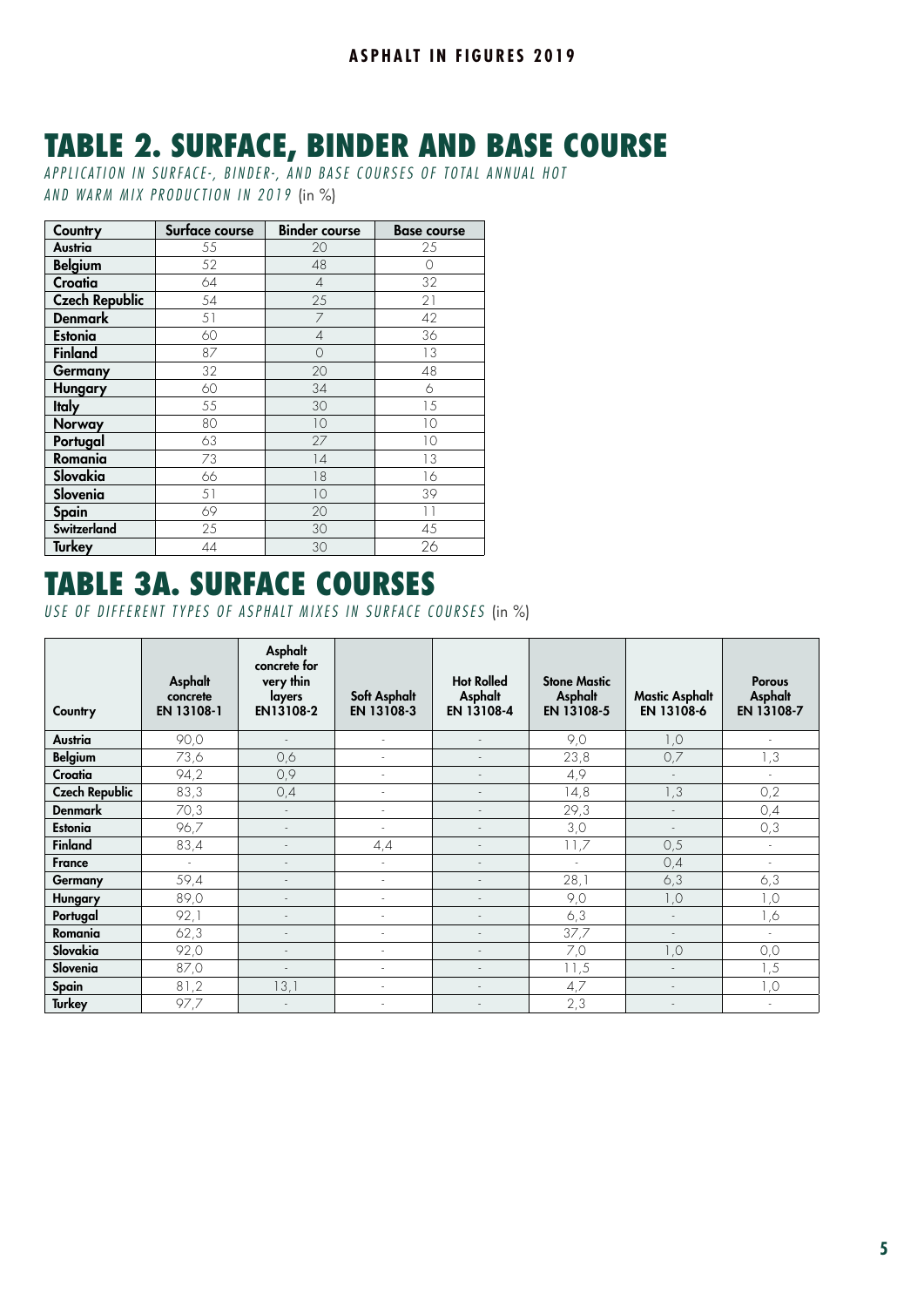### TABLE 3B. SURFACE COURSES

*APPLIED AREA OF DIFFERENT TYPES OF ASPHALT MIXES IN SURFACE COURSES* (in million m2)

| Country               | Asphalt<br>concrete<br>EN 13108-1 | Asphalt<br>concrete for<br>very thin<br>layers<br>EN13108-2 | Soft Asphalt<br>EN 13108-3 | <b>Hot Rolled</b><br>Asphalt -<br>EN 13108-4 | <b>Stone Mastic</b><br>Asphalt<br>EN 13108-5 | <b>Mastic Asphalt</b><br>EN 13108-6 | <b>Porous</b><br>Asphalt<br>EN 13108-7 |
|-----------------------|-----------------------------------|-------------------------------------------------------------|----------------------------|----------------------------------------------|----------------------------------------------|-------------------------------------|----------------------------------------|
| <b>Belgium</b>        | 22,61                             | 0.35                                                        | 0,00                       | 0.00                                         | 8,51                                         | 0.42                                | 0,52                                   |
| Croatia               | 16,70                             | 0,20                                                        | 0,00                       | 0,00                                         | 0,90                                         | 0,00                                | 0,00                                   |
| <b>Czech Republic</b> | 20,30                             | 0,20                                                        | 0,00                       | 0,00                                         | 4,70                                         | 0,30                                | 0,04                                   |
| <b>Denmark</b>        | 17,00                             | 0,00                                                        | 0,00                       | 0,00                                         | 6,50                                         | 0,00                                | 0,20                                   |
| France                | ۰                                 | $\sim$                                                      | $\sim$                     |                                              | $\overline{\phantom{a}}$                     | 3,80                                |                                        |
| Hungary               | 3,58                              | 0.00                                                        | 0,00                       | 0,00                                         | 0,44                                         | 0,04                                | 0,04                                   |
| Portugal              | 14,60                             | 0.00                                                        | 0.00                       | 0.00                                         | ,40                                          | 0.00                                | 0,50                                   |
| Romania               | 6,46                              | 0.00                                                        | 0.00                       | 0.00                                         | 4,65                                         | 0.00                                | 0,00                                   |
| Slovenia              | 11,80                             | 0,00                                                        | 0,00                       | 0,00                                         | l , 10                                       | 0,00                                | 0,20                                   |

### TABLE 4A. WARM MIX ASPHALT (WMA)

*PRODUCTION OF WARM MIX ASPHALT IN THE PERIOD 2013 - 2019* (in million tonnes) For this table Warm Mix Asphalt is defined as mixtures produced by using special techniques and/or additives to reduce the production temperature. The production temperature is between 100°C and 150°C

| Country               | 2013    | 2014    | 2015     | 2016      | 2017      | 2018     | 2019     |
|-----------------------|---------|---------|----------|-----------|-----------|----------|----------|
| Austria               | 0,000   | 0,000   | 0,000    | 0,000     | no data   | no data  | no data  |
| <b>Belgium</b>        | no data | no data | $<$ 0,05 | no data   | $<$ 0,050 | 0,100    | 0,200    |
| Croatia               | 0,000   | 0,040   | 0,060    | 0,060     | no data   | no data  | no data  |
| <b>Czech Republic</b> | 0,030   | 0,001   | 0,020    | 0,007     | 0,070     | 0,080    | 0,001    |
| <b>Denmark</b>        | 0,120   | 0,200   | 0,200    | 0,250     | 0,340     | 0,330    | 0,320    |
| Estonia               | no data | no data | 0,008    | no data   | no data   | no data  | no data  |
| <b>Finland</b>        | 0,000   | 0,120   | 0,240    | 0,310     | 0,430     | 0,310    | 0,200    |
| <b>France</b>         | 3,550   | 4,023   | 4,552    | 4,324     | 3,824     | 3,728    | 4,305    |
| <b>Great Britain</b>  | < 1,000 | < 1,000 | no data  | $<$ 0,300 | < 1,000   | < 1,000  | >1,000   |
| Hungary               | 0,020   | 0,038   | 0,070    | 0,208     | 0,210     | 0,000    | 0,180    |
| Luxemburg             | 0,000   | 0,007   | 0,007    | $0,007*$  | no data   | no data  | no data  |
| <b>Netherlands</b>    | 0,060   | 0,133   | 0,100    | $0.100*$  | 0,060     | 0,790    | $0,790*$ |
| Norway                | 0,380   | 0,540   | 0,592    | 0,502     | 0,869     | 1,339    | 1.740    |
| Portugal              | no data | no data | no data  | no data   | no data   | no data  | 0,100    |
| Slovakia              | no data | no data | 0,014    | 0,035     | 0,050     | 0,030    | 0,035    |
| Slovenia              | 0,000   | 0,000   | 0,000    | 0,000     | 0,050     | 0,002    | no data  |
| Spain                 | 0,086   | 0,140   | 0,140    | 0,060     | 0,200     | 0,180    | 0,380    |
| Sweden                | 0,500   | 0,700   | 0,700    | $0,700*$  | no data   | no data  | no data  |
| Switzerland           | 0,870   | 0,388   | no data  | no data   | no data   | no data  | 0,500    |
| Turkey                | no data | no data | 0,080    | 0,151     | 0,077     | 0,000    | 0.000    |
|                       |         |         |          |           |           |          |          |
| <b>USA</b>            | 69,000  | 103,000 | 109,000  | 106,000   | 133,000   | 143,000† | 72,000   |
| Ontario-Canada        | no data | 0,750   | 0,900    | 0,750     | no data   | no data  | no data  |
| South Africa          | 0,150   | 0,150   | 0,200    | 0,200     | no data   | no data  | no data  |

*†Of which 72,1 Mt were produced at reduced temperature and 70,9 Mt at HMA temperature but with WMA technology*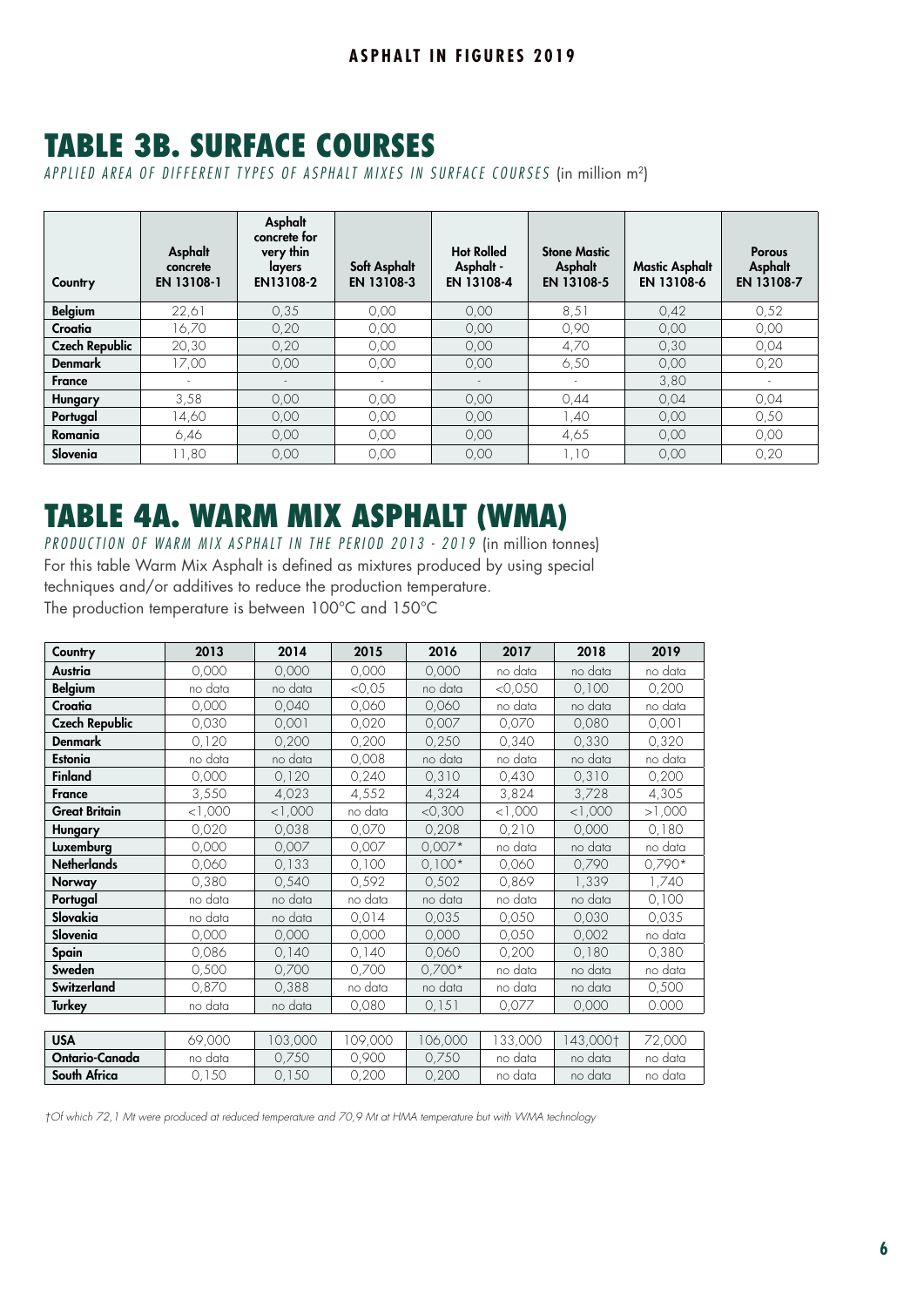## TABLE 4B. HALF WARM MIX

*PRODUCTION OF HALF WARM MIX ASPHALT (50-100ºC) IN THE PERIOD 2014 - 2019* (in tonnes)

| Country            | 2014    | 2015    | 2016    | 2017   | 2018    | 2019    |
|--------------------|---------|---------|---------|--------|---------|---------|
| Hungary            | 30.000  | 10.000  | 28.000  |        |         | no data |
| <b>Netherlands</b> | no data | no data | 100.000 |        | no data | no data |
| Slovakia           | no data | no data | .200    | 2.000  | 2.000   | 2.000   |
| Spain              | 5.000   | 9.000   | 30,000  | 10.000 | 20,000  | 6.000   |

#### TABLE 4C. COLD BITUMINOUS MIXTURES/ COLD MIX ASPHALT

*PRODUCTION OF COLD BITUMINOUS MIXTURES (BELOW 50ºC) IN THE PERIOD 2011 - 2019* (in tonnes)

| Country              | 2011     | 2012     | 2013      | 2014      | 2015        | 2016      | 2017     | 2018     | 2019     |
|----------------------|----------|----------|-----------|-----------|-------------|-----------|----------|----------|----------|
| Austria              | 20.000   | 20.000   | 30,000    | no data   | no data     | no data   | no data  | no data  | no data  |
| <b>Belgium</b>       | 33.000   | 27.000   | 30.000    | no data   | 20.000      | 20.000    | 10.000   | 5.000    | no data  |
| Croatia              | 21.000   | 23,000   | 32,000    | no data   | no data     | no data   | no data  | no data  | no data  |
| Czech Rep.           | 9.907    | 4.421    | 9.570     | 40.000    | 5.400       | 5.000     | 4.000    | 4.000    | 6.000    |
| <b>France</b>        | .600.000 | .460.000 | .550.000  | 1.418.000 | .808.000    | 1.858.000 | .977.000 | .975.000 | .622.000 |
| <b>Great Britain</b> | no data  | no data  | no data   | no data   | $<$ 200.000 | no data   | no data  | no data  | no data  |
| Hungary              | 40,000   | 15.400   | 58,800    | 40,000    | 60,000      | 30,000    | 50,000   | 50,000   | 60,000   |
| Iceland              | no data  | no data  | no data   | 10.000    | 10.000      | no data   | no data  | no data  | no data  |
| Lithuania            | no data  | no data  | no data   | no data   | no data     | 50.000    | no data  | no data  | no data  |
| Luxembourg           | 0        | 2.000    | 10.000,00 | no data   | 10.000      | no data   | no data  | no data  | no data  |
| <b>Netherlands</b>   | no data  | 20.000   | 0         | no data   | no data     | 26.000    | 23,000   | no data  | no data  |
| Norway               | 37.000   | 6.000    | 20,000    | 30.000    | no data     | no data   | no data  | no data  | no data  |
| Portugal             | no data  | no data  | no data   | no data   | no data     | no data   | no data  | no data  | 30.000   |
| Romania              | 13.000   | 2.000    | 2.625     | no data   | no data     | no data   | no data  | no data  | 8.000    |
| Slovakia             | 3.000    | 0        | no data   | $\bigcap$ | 1.000       | 2.400     | 1.000    | 1.000    | 3.000    |
| Slovenia             | no data  | no data  | 26,000    | no data   | no data     | no data   | no data  | no data  | no data  |
| Spain                | 200.000  | 92.400   | 86,700    | 150.000   | 94.000      | 190.000   | 80,000   | 100.000  | 110.000  |
| Sweden               | 60.000   | 90.000   | 90.000    | 100.000   | 100.000     | no data   | no data  | no data  | no data  |
| Switzerland          | 740.000  | 710.000  | 830.000   | 25.000    | no data     | no data   | no data  | no data  | no data  |
| <b>Turkey</b>        | .020.000 | .818.000 | 1.050.000 | 938.000   | 783.000     | 543.446   | .048.000 | 707.000  | 905.000  |

## TABLE 4D. SURFACE APPLICATIONS

*A P P LI CATION OF SLURRY SEAL (SS) & MICRO-SURFACING (MS) / SURFACE DRESSING (SD) IN 2019* (in million m2)

| Country               | <b>Slurry Seal</b><br>& Micro-Surfacing | Trend 2018/2019 | <b>Surface Dressing</b> |
|-----------------------|-----------------------------------------|-----------------|-------------------------|
| Croatia               | 0,11                                    |                 | $\overline{a}$          |
| <b>Czech Republic</b> | 1,90                                    | $\geq$          | 0,70                    |
| <b>Denmark</b>        | 0,00                                    | $\,<\,$         | 3,30                    |
| <b>Estonia</b>        | no data                                 | no data         | 12,89                   |
| <b>Finland</b>        | no data                                 | no data         | 0,41                    |
| <b>France</b>         | 66,00                                   | >               | 139,00                  |
| <b>Hungary</b>        | no data                                 | no data         | no data                 |
| Portugal              | 0,60                                    | no data         | 0,95                    |
| Romania               | 1,12                                    | >               | 4,80                    |
| Slovakia              | 0,63                                    | $\,>$           | 0,40                    |
| Spain                 | 14,00                                   | $\,<$           | 3,10                    |
| <b>Turkey</b>         | no data                                 | no data         | 141.00                  |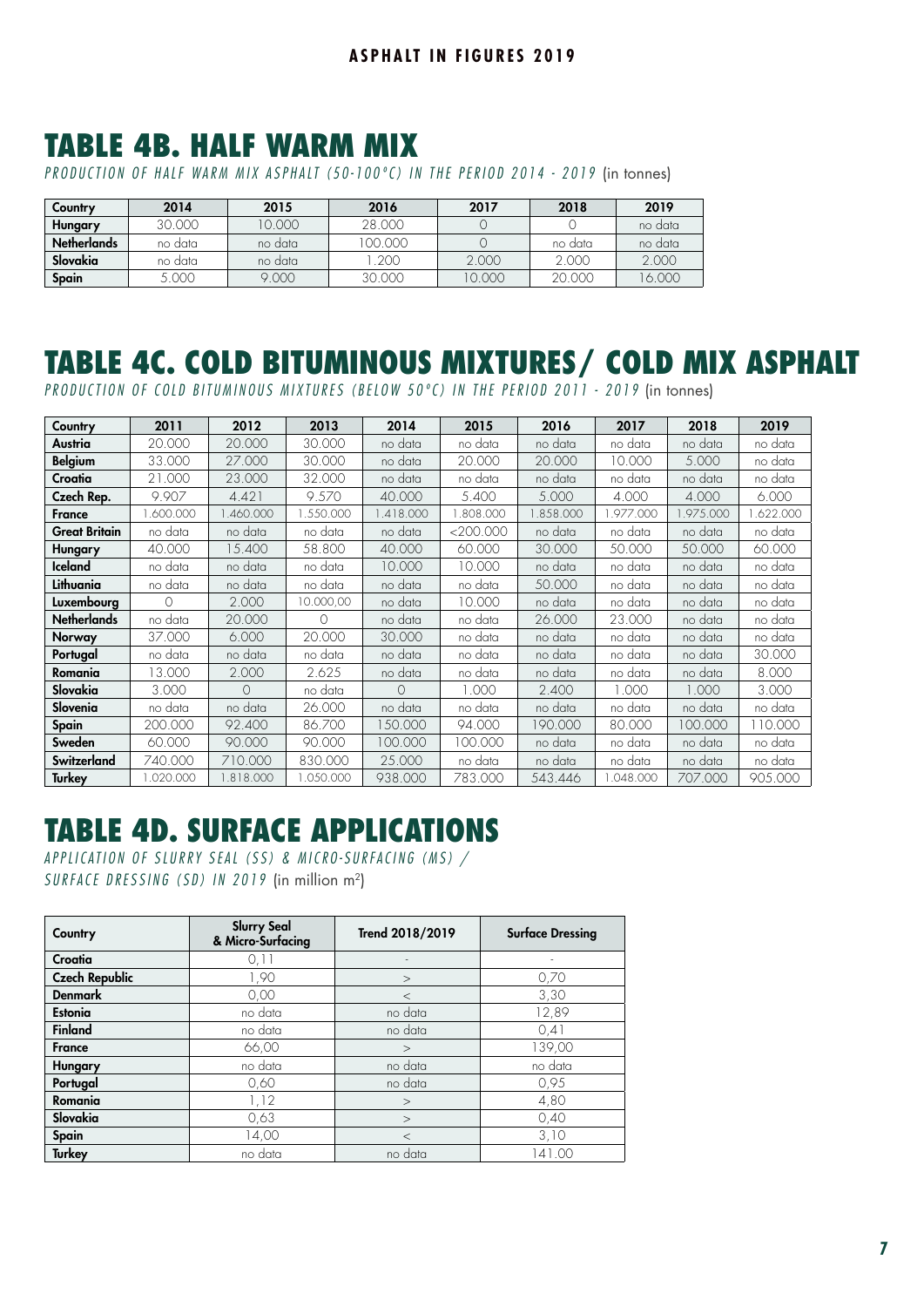#### TABLE 5. BITUMEN

*CONSUMPTION OF BITUMEN IN THE ROAD INDUSTRY IN THE PERIOD 2015 - 2019* (in million tonnes)

| Country                        |         | <b>Total bitumen consumption</b> |         |         |         |         | % Modified bitumen (of total) |                       |                          |         | <b>Emulsions</b> |         |                                                 |         |         |
|--------------------------------|---------|----------------------------------|---------|---------|---------|---------|-------------------------------|-----------------------|--------------------------|---------|------------------|---------|-------------------------------------------------|---------|---------|
|                                | 2015    | 2016                             | 2017    | 2018    | 2019    | 2015    | 2016                          | 2017                  | 2018                     | 2019    | 2015             | 2016    | 2017                                            | 2018    | 2019    |
| Austria                        | 0,35    | 0,38                             | 0,40    | 0,40    | 0,50    | 29,0    | 20,0                          | 8,0                   | 15,0                     | 25,0    | 0,005            | 0,008   | 0,007                                           | 0,006   | 0,006   |
| <b>Belgium</b>                 | 0,19    | 0,20                             | 0,22    | 0,22    | 0,21    | 25,9    | 25                            | 37,5                  | 31,9                     | 31,8    | no data          | no data | no data                                         | no data | no data |
| Croatia                        | 0,12    | 0,11                             | no data | no data | no data | 4,00    | 15,00                         | no data               | no data                  | no data | 0,00             | 0,00    | no data                                         | no data | no data |
| Czech<br>Republic              | 0,41    | 0,34                             | 0,37    | 0,42    | 0,40    | 21,5    | 27,7                          | 26,6                  | 27                       | 28      | 0,020            | 0,020   | 0,020                                           | 0,014   | 0,012   |
| <b>Denmark</b>                 | 0,19    | 0,19                             | 0,20    | 0.19    | 0,18    | 5,0     | 5,0                           | 5,0                   | 5,0                      | 5,0     | 0,020            | 0,020   | 0,020                                           | 0,014   | 0,010   |
| Estonia                        | 0,08    | 0,08                             | 0,09    | 0,09    | 0,10    | 2,9     | 2,9                           | 2,1                   | $\overline{\phantom{a}}$ | 1,7     | 0,015            | no data | 0,015                                           | 0,015   | no data |
| Finland                        | 0,27    | 0,27                             | 0,30    | 0,30    | 0,30    | $\circ$ | 0                             | 0,7                   | 0,7                      | 0,7     | 0,001            | 0,004   | 0,003                                           | 0,003   | 0,003   |
| <b>France</b>                  | 2,40    | 2,50                             | 2,62    | 2,72    | 2,69    | 7,5     | 8,2                           | 8,2                   | 8,3                      | 8,1     | 0,767            | 0,731   | 0,724                                           | 0,725   | 0,740   |
| Germany                        | 1,57    | 1,62                             | 1,71    | 1,70    | 1,54    | >27,0   | >29,7                         | >29,3                 | >26,4                    | >25,8   | no data          | no data | no data                                         | no data | no data |
| <b>Great</b><br><b>Britain</b> | 1,33    | 1,295                            | no data | no data | no data | 8,0     | 8,0                           | no data               | no data                  | no data | 0,100            | 0,100   | no data                                         | no data | no data |
| Hungary                        | 0,19    | 0,14                             | 0.13    | 0,23    | 0,26    | 28,0    | 22,0                          | 26,0                  | 20,0                     | 27,0    | 0.015            | 0,007   | 0,010                                           | 0,013   | 0,013   |
| <b>Ireland</b>                 | 0,12    | 0,13                             | 0.14    | 0,14    | 0,14    | no data | no data                       | no data               | no data                  | no data | 0,0350           | 0,0370  | no data                                         | 0,035   | 0,040   |
| <b>Italy</b>                   | 1,15    | 1.16                             | 1,12    | 1,17    | 1,37    | 18,0    | 17,0                          | 16,5                  | 17,1                     | 18,5    | 0,070            | 0,070   | 0,070                                           | 0,070   | 0,050   |
| Lithuania                      | 0,08    | 0,09                             | no data | no data | no data | 18,0    | 19,0                          | no data               | no data                  | no data | 0,0              | 0,079   | no data                                         | no data | no data |
| Luxem-<br>bourg                | 0,05    | no data                          | 0,05    | $0,05*$ | no data | 25,0    | no data                       | 15,0                  | no data                  | no data | no data          | no data | no data                                         | no data | no data |
| <b>Netherlands</b>             | 0,30    | 0,29                             | 0,27    | $0,27*$ | no data | 3,0     | 3,3                           | no data               | no data                  | no data | no data          | 0,000   | no data                                         | no data | no data |
| Norway                         | 0,36    | 0,38                             | 0,41    | 0,41    | 0,42    | no data | no data                       | no data               | no data                  | no data | no data          | no data | no data                                         | no data | no data |
| Portugal                       | no data | no data                          | no data | no data | 0,18    | no data | no data                       | no data               | no data                  | 7,0     | no data          | no data | no data                                         | no data | 0,010   |
| Romania                        | no data | no data                          | no data | no data | 0,08    | no data | no data                       | no data               | no data                  | 4,5     | no data          | no data | no data                                         | no data | 0,003   |
| Slovakia                       | 0.14    | 0,10                             | 0,10    | 0,10    | 0,13    | 42,0    | 24,5                          | 25,0                  | 33,0                     | 26,0    | 0,007            | 0,006   | 0.006                                           | 0,005   | 0,006   |
| Slovenia                       | 0,08    | 0,08                             | 0,09    | 0,11    | 0,09    | 14,7    | 16,7                          | 20,0                  | 21,0                     | 21,0    |                  |         | no data   no data   no data   no data   no data |         |         |
| Spain                          | 0,75    | 0,60                             | 0,69    | 0,68    | 0,79    | 14,8    | 12,2                          | 16,0                  | 10,5                     | 8,7     | 0,100            | 0,080   | 0,070                                           | 0,070   | 0,067   |
| Switzerland                    | no data | no data                          | no data | no data | 0,28    | no data | no data                       | $\frac{1}{2}$ no data | no data                  | 27,5    | no data          |         | no data   no data                               | no data | no data |
| <b>Turkey</b>                  | 2,73    | 2,93                             | 3,62    | 2,90    | 1,50    | 3,9     | 4,9                           | 2,8                   | 1,0                      | 1,4     | 0,064            | 0,059   | 0,374                                           | 0,068   | 0,039   |

| $\sim$ $\rightarrow$<br>-30<br>J.34<br>South Africa<br>i no data I no data '<br>data<br>\ <i>J</i> .\J<br>v.v | u no data i<br>no data<br>u I no data I no data I no data I<br>l no data<br>no data<br>no<br>data |
|---------------------------------------------------------------------------------------------------------------|---------------------------------------------------------------------------------------------------|
|---------------------------------------------------------------------------------------------------------------|---------------------------------------------------------------------------------------------------|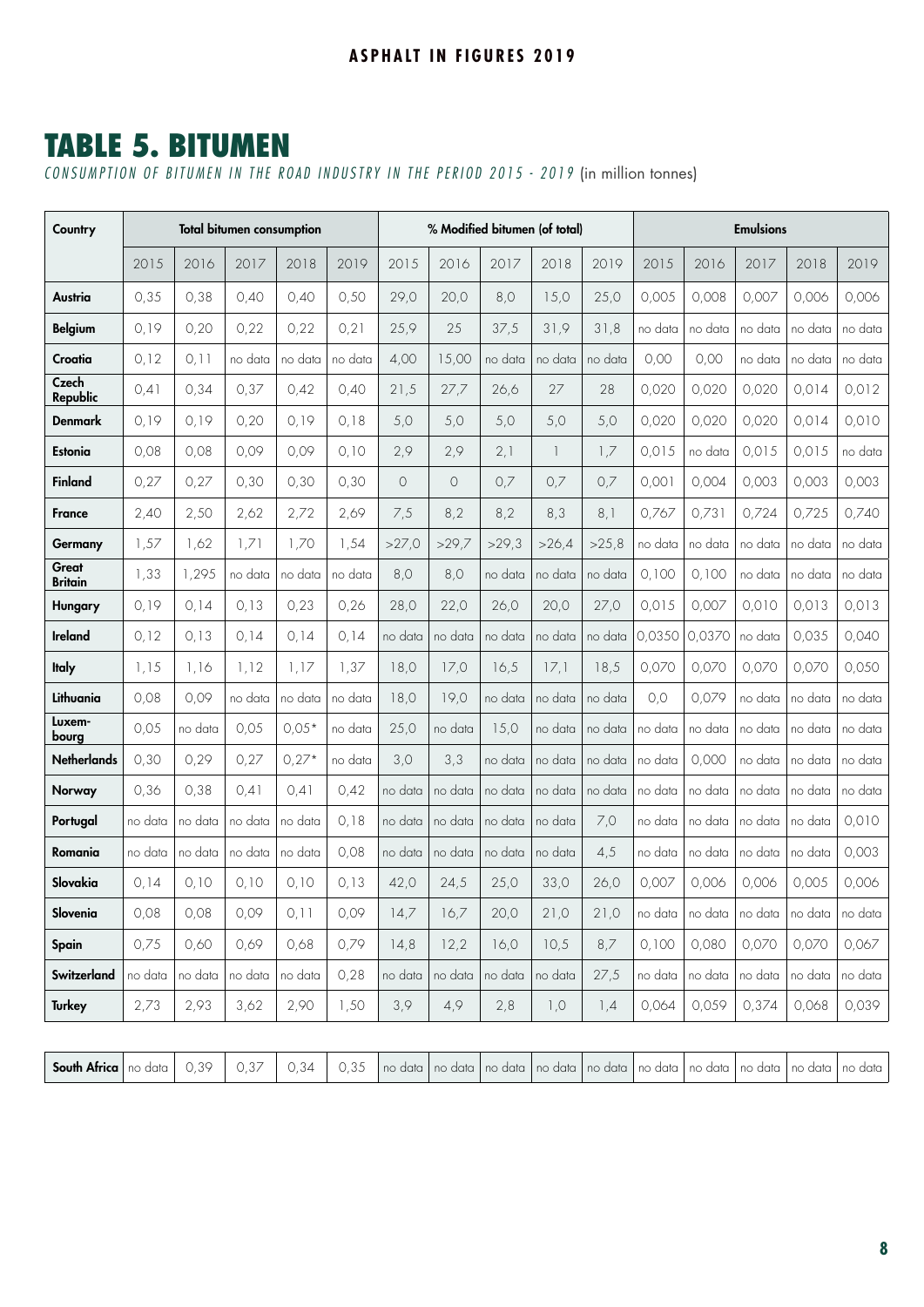### TABLE 6. RE-USE AND RECYCLING

*R E - U S E A N D R E C Y C L I N G O F R E C L A I M E D A S P H A L T I N 2 0 1 9* 

|                       |                                                               |                                                     |                                                         |                                | % of available reclaimed asphalt used in |                                      |                                                          |                                                                    | <b>Applied</b><br>area in m2                                                                                                                                         | The amount<br>of "only"                                                                                                                                           |
|-----------------------|---------------------------------------------------------------|-----------------------------------------------------|---------------------------------------------------------|--------------------------------|------------------------------------------|--------------------------------------|----------------------------------------------------------|--------------------------------------------------------------------|----------------------------------------------------------------------------------------------------------------------------------------------------------------------|-------------------------------------------------------------------------------------------------------------------------------------------------------------------|
| Country               | All available<br>Reclaimed<br>Asphalt in<br>2019 in<br>tonnes | Hot and<br><b>Warm Mix</b><br>Asphalt<br>Production | Half<br><b>Warm Mix</b><br>Asphalt<br><b>Production</b> | On-Site<br>Cold Re-<br>$use**$ | <b>Plant Cold</b><br>Re-use**            | <b>Unbound</b><br><b>Road Layers</b> | <b>Other Civil</b><br>Engineering<br><b>Applications</b> | Put to<br>Landfill /<br>Other Appli-<br>cations/<br><b>Unknown</b> | of hot reuse<br>of existing<br>asphalt<br>pavement<br>material<br>$in$ -situ / on<br>the road<br>(Remixing,<br>Repaving,<br>Reshaping,<br><b>Road Train</b><br>etc.) | reheated<br>(reused)<br>asphalt<br>material<br>$in$ -situ / on<br>the road<br>(Remixing,<br>Repaving,<br>Reshaping,<br>Road<br>Train etc.)<br>in metric<br>tonnes |
| Austria               | 1.800.000                                                     | 70                                                  |                                                         |                                |                                          | 30                                   |                                                          |                                                                    | no data                                                                                                                                                              | no data                                                                                                                                                           |
| <b>Belgium</b>        | 1.637.000                                                     | 79                                                  | $\Omega$                                                | $\circ$                        | $\Omega$                                 | no data                              | no data                                                  | no data                                                            | no data                                                                                                                                                              | no data                                                                                                                                                           |
| Croatia               | 210.000                                                       | 35                                                  | no data                                                 | 2,5                            | no data                                  | no data                              | no data                                                  | no data                                                            | no data                                                                                                                                                              | no data                                                                                                                                                           |
| <b>Czech Republic</b> | 2.800.000                                                     | 14                                                  | $\Omega$                                                | 25                             | $\bigcirc$                               | 25                                   | 10                                                       | 26                                                                 | >400.000                                                                                                                                                             | >420.000                                                                                                                                                          |
| <b>Denmark</b>        | .255.000                                                      | 70                                                  | no data                                                 | no data                        | no data                                  | 6                                    | no data                                                  | 24                                                                 | no data                                                                                                                                                              | no data                                                                                                                                                           |
| <b>Finland</b>        | 1.500.000                                                     | 100                                                 | $\bigcirc$                                              | $\circ$                        | $\bigcirc$                               | $\Omega$                             | $\bigcirc$                                               | $\circ$                                                            | 9.700.000                                                                                                                                                            | no data                                                                                                                                                           |
| <b>France</b>         | 8.074.000                                                     | 75                                                  | 10                                                      | no data                        | no data                                  | no data                              | no data                                                  | $\circ$                                                            | 1.750.000                                                                                                                                                            | 318200                                                                                                                                                            |
| Germany               | 13,400,000                                                    | 82                                                  | $\bigcirc$                                              | $\Omega$                       | $\Omega$                                 | 18                                   | $\Omega$                                                 | $\circ$                                                            | no data                                                                                                                                                              | no data                                                                                                                                                           |
| <b>Great Britain</b>  | 6.050.000                                                     | 30                                                  |                                                         |                                |                                          | 70                                   |                                                          |                                                                    | Increasing                                                                                                                                                           | no data                                                                                                                                                           |
| Hungary               | 105.000                                                       | 98                                                  | $\bigcirc$                                              |                                |                                          | $\circ$                              | $\Omega$                                                 | $\Omega$                                                           | no data                                                                                                                                                              | no data                                                                                                                                                           |
| <b>Italy</b>          | 9.500.000                                                     | 25                                                  |                                                         |                                |                                          | 75                                   |                                                          |                                                                    | no data                                                                                                                                                              | no data                                                                                                                                                           |
| Norway                | 1.173.000                                                     | 28                                                  | $\circ$                                                 | $\circ$                        |                                          | 70                                   | $\circ$                                                  | $\circ$                                                            | no data                                                                                                                                                              | no data                                                                                                                                                           |
| Romania               | 612.500                                                       | $\circ$                                             | $\bigcirc$                                              | 5                              | $\Omega$                                 | 20                                   | $\Omega$                                                 | 75                                                                 | 285.000                                                                                                                                                              | 30.625                                                                                                                                                            |
| Slovakia              | 165.600                                                       | 40                                                  | $\circ$                                                 | 48                             | $\Omega$                                 | 12                                   | $\Omega$                                                 | $\Omega$                                                           | no data                                                                                                                                                              | no data                                                                                                                                                           |
| Slovenia              | 150,000                                                       | 23                                                  | $\bigcirc$                                              | 10                             | $\bigcirc$                               | 5                                    | 47                                                       | 1.5                                                                | no data                                                                                                                                                              | no data                                                                                                                                                           |
| Spain                 | .486.000                                                      | 59,6                                                | O, I                                                    | 8,7                            | 1,0                                      | 6,3                                  | 0,0                                                      | 24,3                                                               | no data                                                                                                                                                              | no data                                                                                                                                                           |
| Switzerland           | .650.000                                                      | 90                                                  | $\lt$                                                   | $\langle$ ]                    | $\leq$                                   | 7                                    | $\lt$                                                    |                                                                    | no data                                                                                                                                                              | no data                                                                                                                                                           |
| <b>Turkey</b>         | 1.038.000                                                     | $\circ$                                             | $\bigcirc$                                              | $\bigcirc$                     | $\bigcirc$                               | 91                                   | $\bigcirc$                                               | $\Omega$                                                           | no data                                                                                                                                                              | no data                                                                                                                                                           |
|                       |                                                               |                                                     |                                                         |                                |                                          |                                      |                                                          |                                                                    |                                                                                                                                                                      |                                                                                                                                                                   |
| <b>USA</b>            | 88,000,000                                                    | 94,1                                                | $\bigcirc$                                              | 0,0                            | 0,3                                      | 4,0                                  | 1,5                                                      | $\circ$                                                            | no data                                                                                                                                                              | no data                                                                                                                                                           |

\*\* Cold recycling includes stabilisation with bitumen emulsion, foamed bitumen and/or cement.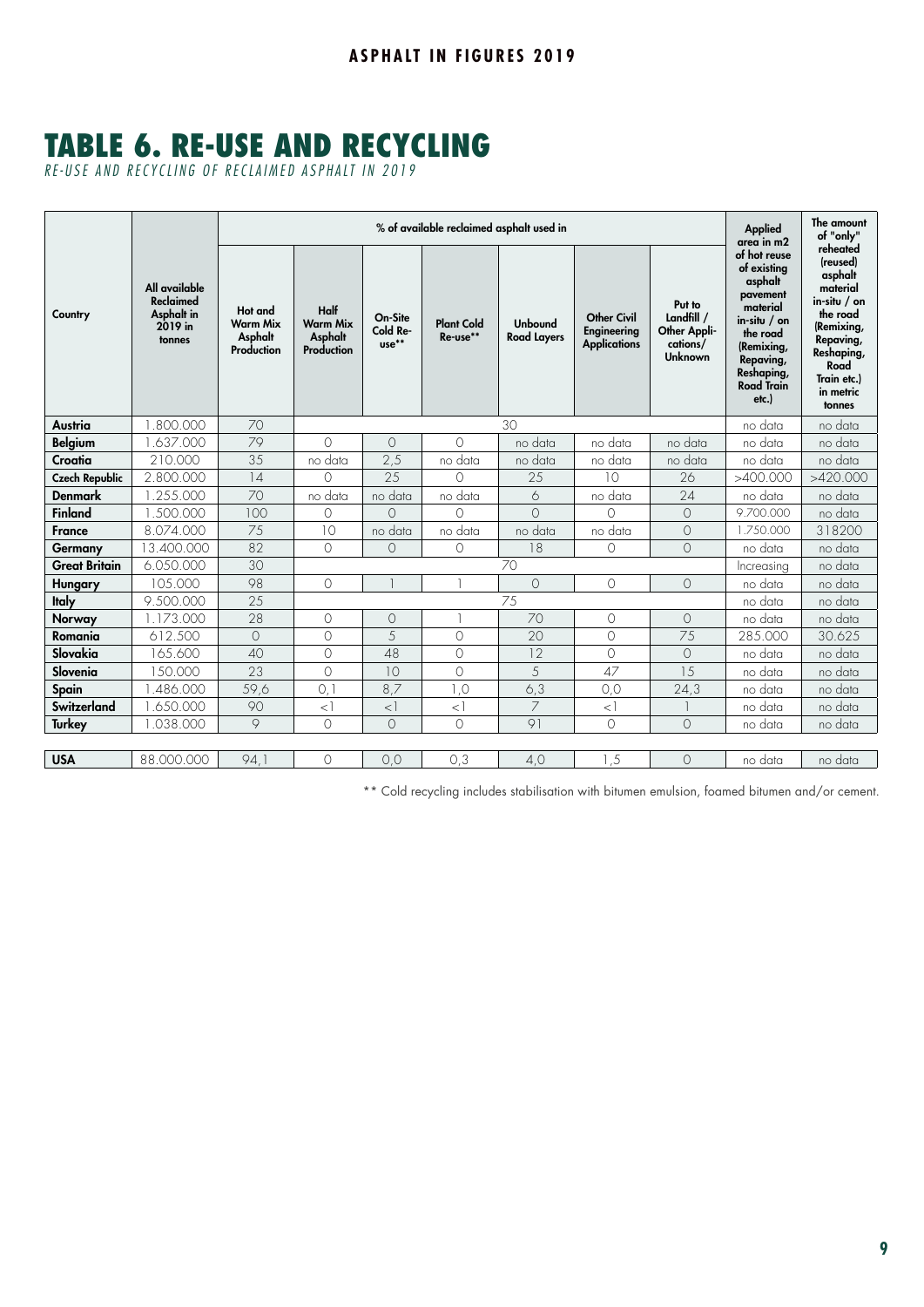#### **ASPHALT IN FIGURES 2019**

#### TABLE 7. COMPANIES

*COMPANIES IN THE ASPHALT INDUSTRY IN THE PERIOD 2017 - 2019*

| Country               |                | <b>Production only</b> |                |         | <b>Production &amp; Laying</b> |         |            | Laying only |            |
|-----------------------|----------------|------------------------|----------------|---------|--------------------------------|---------|------------|-------------|------------|
|                       | 2017           | 2018                   | 2019           | 2017    | 2018                           | 2019    | 2017       | 2018        | 2019       |
| Austria               | 0              | $\circ$                | $\bigcirc$     | 68      | 68                             | 67      | $\bigcirc$ | $\bigcirc$  | $\bigcirc$ |
| <b>Belgium</b>        | 3              | 3                      | 3              | 18      | 17                             | 17      | no data    | no data     | no data    |
| Croatia               | no data        | no data                | no data        | no data | 52                             | no data | no data    | 9           | no data    |
| <b>Czech Republic</b> | 26             | 28                     | 28             | 23      | 24                             | 25      | >40        | >40         | >40        |
| <b>Denmark</b>        |                |                        |                | 6       | 6                              | 6       | ~10        | $\sim$ 10   | $\sim$ 10  |
| Estonia               | $\overline{2}$ | $\overline{2}$         | $\overline{2}$ | 8       | 8                              | 8       | 18         | 14          | 16         |
| <b>Finland</b>        | $\Omega$       | no data                | $\Omega$       | 10      | 10                             | 10      | 15         | 1.5         | 1.5        |
| <b>France</b>         | $\Omega$       | $\circ$                | $\Omega$       | 30      | 30                             | 30      | 1.353      | 1.342       | 1.383      |
| Germany               | 260            | 260                    | 260            | 1.50    | 1.50                           | 150     | 3.000      | 3.000       | 3.000      |
| <b>Great Britain</b>  | 23             | 23                     | 38+            | 18      | 18                             | 17      | >200       | >200        | >200       |
| Hungary               | $\overline{2}$ | $\overline{2}$         | $\mathcal{P}$  | 33      | 33                             | 33      | 32         | 35          | 45         |
| <b>Ireland</b>        | 3              |                        |                | 17      | 18                             | 18      | 27         | 32          | 30         |
| Italy                 | 400            | $400*$                 | 400            | 390     | 390                            | 380     | >2.500     | $>2.500*$   | >2500      |
| <b>Netherlands</b>    | $\Omega$       | $O^*$                  | no data        | 17      | $17*$                          | no data | 15         | $1.5*$      | no data    |
| Norway                | 3              | 3                      | 3              | 13      | 12                             | 12      | 40         | 40          | no data    |
| Portugal              | no data        | no data                | 64             | no data | no data                        | no data | no data    | no data     | no data    |
| Romania               | no data        | no data                | no data        | no data | no data                        | 45      | no data    | no data     | no data    |
| Slovakia              | 50             | 20                     | $\Omega$       | 50      | 20                             | 21      | 3          | 15          | 15         |
| Slovenia              | $\overline{2}$ | $\overline{2}$         | 3              | 13      | 13                             | 13      | 50         | 55          | 45         |
| Spain                 | 6              | 6                      | 6              | 125     | 125                            | 125     | 1.50       | 1.50        | 1.50       |
| Switzerland           | no data        | no data                | 45             | no data | no data                        | 25      | no data    | no data     | >400       |
| <b>Turkey</b>         | 11             | 11                     | $\lceil$       | 312     | 312                            | 349     | >100       | >100        | >100       |
|                       |                |                        |                |         |                                |         |            |             |            |
| South Africa          | 30             | no data                | no data        | 26      | no data                        | no data | 37         | no data     | no data    |

*† The figures of Great Britain in 2017 and 2018 refer only to Members of Mineral Products Association. The value of 2019 is an extrapolation for the whole country. For MPA Members only, the number of production-only companies of 2019 is 21*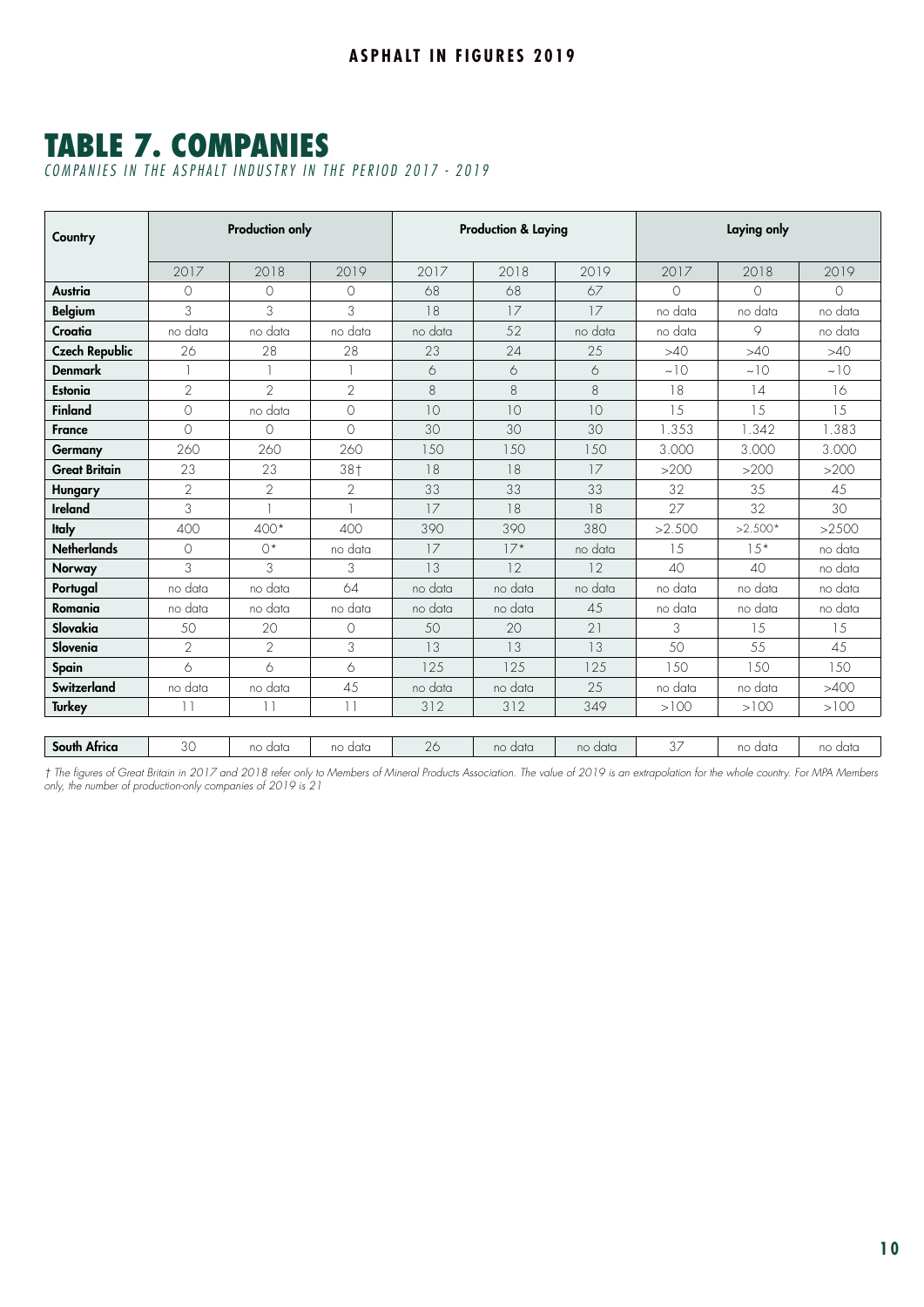### TABLE 8. PRODUCTION SITES

*NUMBER OF PRODUCTION SITES IN THE PERIOD 2017 – 2019*

| Country                  | <b>Stationary Plants</b> |         |         | Mobile plants  |                          |                | All plants that are fit for hot and<br>warm recycling**** |         |                |
|--------------------------|--------------------------|---------|---------|----------------|--------------------------|----------------|-----------------------------------------------------------|---------|----------------|
|                          | 2017                     | 2018    | 2019    | 2017           | 2018                     | 2019           | 2017                                                      | 2018    | 2019           |
| Austria                  | 115                      | 115     | 114     | no data        | no data                  | no data        | no data                                                   | no data | 85             |
| <b>Belgium</b>           | 38                       | 36      | 36      | $\Omega$       | $\Omega$                 | $\Omega$       | 32                                                        | 15      | 1.5            |
| Croatia <sup>***</sup>   | $53*$                    | 53      | $53*$   | $2*$           |                          | $\vert *$      | $14*$                                                     | 14      | $14*$          |
| <b>Czech Republic</b>    | 104                      | 103     | 102     | $\mathcal{P}$  | $\mathfrak{D}$           | $\mathfrak{D}$ | 75                                                        | 76      | 77             |
| <b>Denmark</b>           | 39                       | 37      | 37      | $O^*$          | no data                  | no data        | 37                                                        | 35      | 36             |
| <b>Estonia</b>           | 5                        | $\circ$ | $\circ$ | 16             | 12                       | 13             | 12                                                        | 16      | 16             |
| France ***               | 423                      | 423     | 423     | 46             | 37                       | 39             | >350                                                      | >350    | >370           |
| <b>Germany</b>           | 589                      | 585     | 553     | no data        | no data                  | no data        | 580                                                       | 580     | 549            |
| <b>Great Britain ***</b> | 250                      | 245     | 256     | no data        | no data                  | no data        | no data                                                   | >165    | Increasing     |
| Hungary ***              | 83                       | 84      | 87      | $\mathfrak{D}$ | $\mathcal{P}$            | 3              | 50                                                        | 50      | 50             |
| <b>Ireland</b>           | 39                       | 39      | 39      |                | $\mathbf{1}$             | $\mathbb{I}$   | $\overline{\mathcal{A}}$                                  | 5       | $\overline{7}$ |
| <b>Italy</b>             | 400                      | $400*$  | 380     | 10             | $10*$                    | 20             | 360                                                       | 380     | No data        |
| Luxembourg               | $\Delta$                 | $4*$    | $4*$    | $\Omega$       | $()^*$                   | $()^*$         | 3                                                         | $3*$    | $3*$           |
| <b>Netherlands</b>       | 36                       | $36*$   | $36*$   | $\Omega$       | $()^*$                   | $()^*$         | 36                                                        | $36*$   | $36*$          |
| Norway                   | 84                       | 85      | 85      | 8              | 8                        | 8              | 25                                                        | 30      | 64             |
| Portugal                 | $25*$                    | no data | 103     | $25*$          | no data                  | 14             | $1.5*$                                                    | no data | 48             |
| Romania                  | $50*$                    | no data | 80      | $10*$          | no data                  | 10             | $10*$                                                     | no data | $\bigcirc$     |
| Slovakia                 | 44                       | 44      | 50      | $\overline{4}$ | $\overline{\mathcal{A}}$ | $\overline{4}$ | 21                                                        | 21      | 21             |
| Slovenia                 | 17                       | 17      | 16      |                |                          | $\overline{2}$ | $\mathbb{I}$                                              |         | 6              |
| Spain                    | 220                      | 220     | 220     | 70             | 70                       | 70             | 25                                                        | 25      | 25             |
| Switzerland **           | $142*$                   | $142*$  | 144     | $5*$           | $.5*$                    | 6              | 80*                                                       | $80*$   | 80             |
| Turkey ***               | 119                      | 214     | 136     | 535            | 556                      | 527            | $1.5*$                                                    | $1.5*$  | $1.5*$         |
|                          |                          |         |         |                |                          |                |                                                           |         |                |
| South Africa             | 30                       | 30      | 30      | 26             | 26                       | 26             | 37                                                        | 37      | 37             |

\* Figure not provided but estimated<br>\*\* One or more plants are operated and owned by the road administration<br>\*\*\* One or more plants are operated and owned by the road administration and/or municipalities<br>\*\*\*\* Total of stati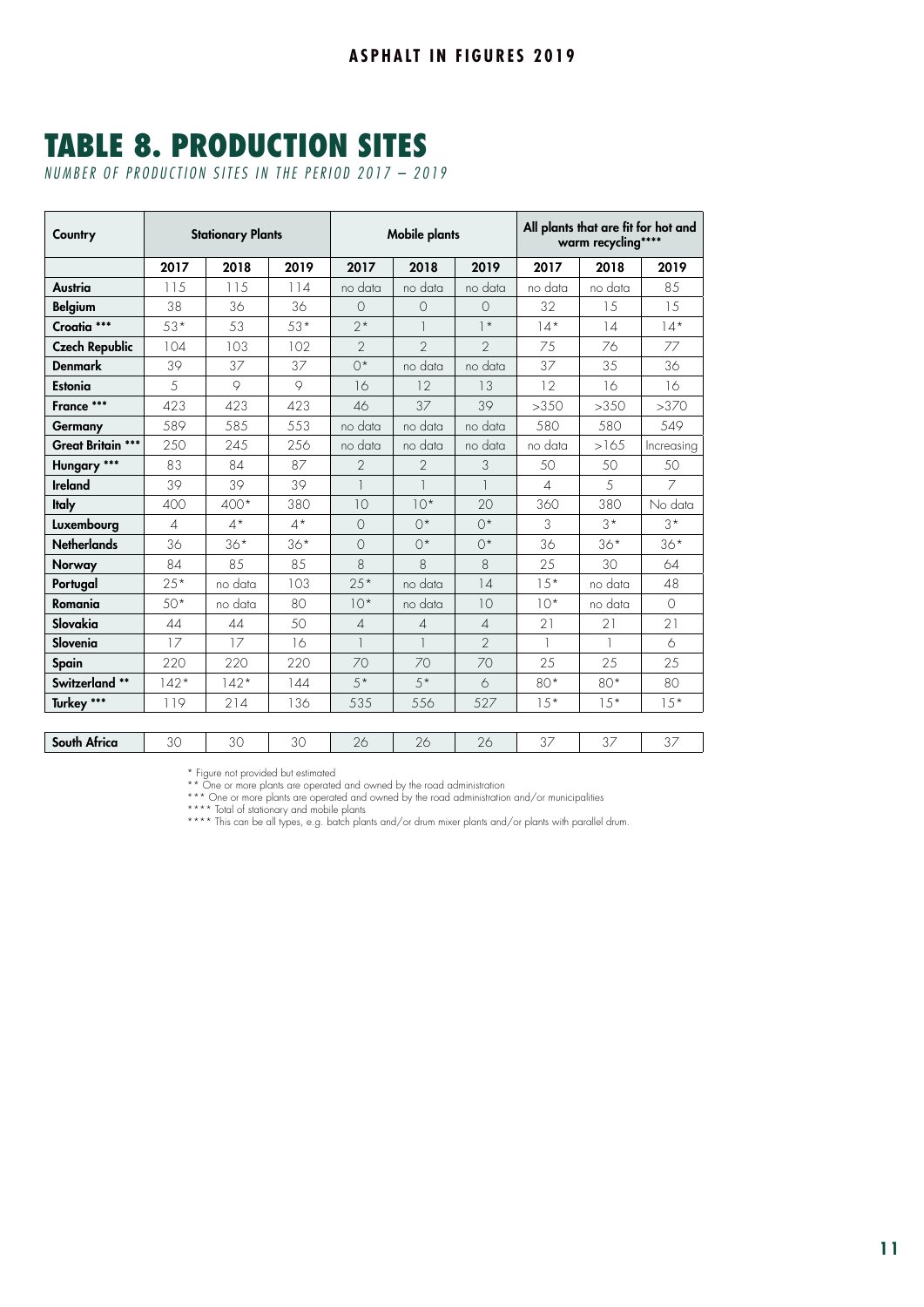#### INTERESTING SITES ON THE INTERNET

[www.eapa.org](http://www.eapa.org/) [www.sdruzeni-silnice.cz](http://www.sdruzeni-silnice.cz/) [www.asfaltindustrien.dk](http://www.asfaltindustrien.dk/) [www.vbwasfalt.nl](http://www.vbwasfalt.nl/) [www.asfaldiliit.ee](http://www.asfaldiliit.ee/) [www.infra.fi](http:/www.infra.fi) [www.routesdefrance.com](http://www.routesdefrance.com) [www.asphalt.de](http://www.asphalt.de/) [www.gestrata.at](http://www.gestrata.at/) [www.hapa.hu](http://www.hapa.hu/) [www.siteb.it](http://www.siteb.it/) [www.eba.no](http://www.eba.no) [www.pswna.pl](http://www.pswna.pl/) [www.apdp.ro](http://www.apdp.ro/) [www.mischgut-industrie.ch](http://www.mischgut-industrie.ch/) [www.saav.sk](http://www.saav.sk/) [www.zdruzenje-zas.si](http://www.zdruzenje-zas.si/) [www.asefma.es](http://www.asefma.es/) [www.asmud.org.tr](http://www.asmud.org.tr/) [www.mineralproducts.org](http://www.mineralproducts.org) [www.vegagerdin.is](http://www.vegagerdin.is/)  [www.pch.public.lu](http://www.pch.public.lu/) [www.Ira.lt](http://www.ira.lt/) [www.h-a-d.hr](http://www.h-r-d.hr/) [www.highway.rs](http://www.highways.rs/) [www.asphaltpavement.org](http://www.asphaltpavement.org/) [www.aapa.asn.au](http://www.aapa.asn.au) [www.ohmpa.org](http://www.onasphalt.org) [www.sabita.org](https://www.sabita.co.za) [www.dohkenkyo.or.jp](http://www.dohkenkyo.or.jp/) [www.eurobitume.eu](http://www.eurobitume.eu/)

European Asphalt Pavement Association Road Contractors Association Prague Danish Asphalt Pavement Association Dutch Asphalt Pavement Association Estonian Asphalt Pavement Association Infra Contractors' Association, Finland Routes de France German Asphalt Association Gestrata, Austria Hungarian Asphalt Pavement Association Italian Asphalt Association EBA - Norwegian Contractors Association Polish Asphalt Pavement Association Professional Association of Roads and Bridges of Romania Schweizerische Mischgut-Industrie Slovakian Asphalt Pavement Association Slovenian Asphalt Pavement Association Spanish Asphalt Association Turkish Asphalt Contractors Association UK Minerals Products Association Icelandic Road Administration L'administration des Ponts et Chaussées Luxembourg Lithuanian Road Administration Croatian Asphalt Association Highway Institute Serbia US National Asphalt Pavement Association Australian Asphalt Pavement Association Ontario Hot Mix Producers Association South African Asphalt and Bitumen Association Japan Road Contractors Association European Bitumen Association